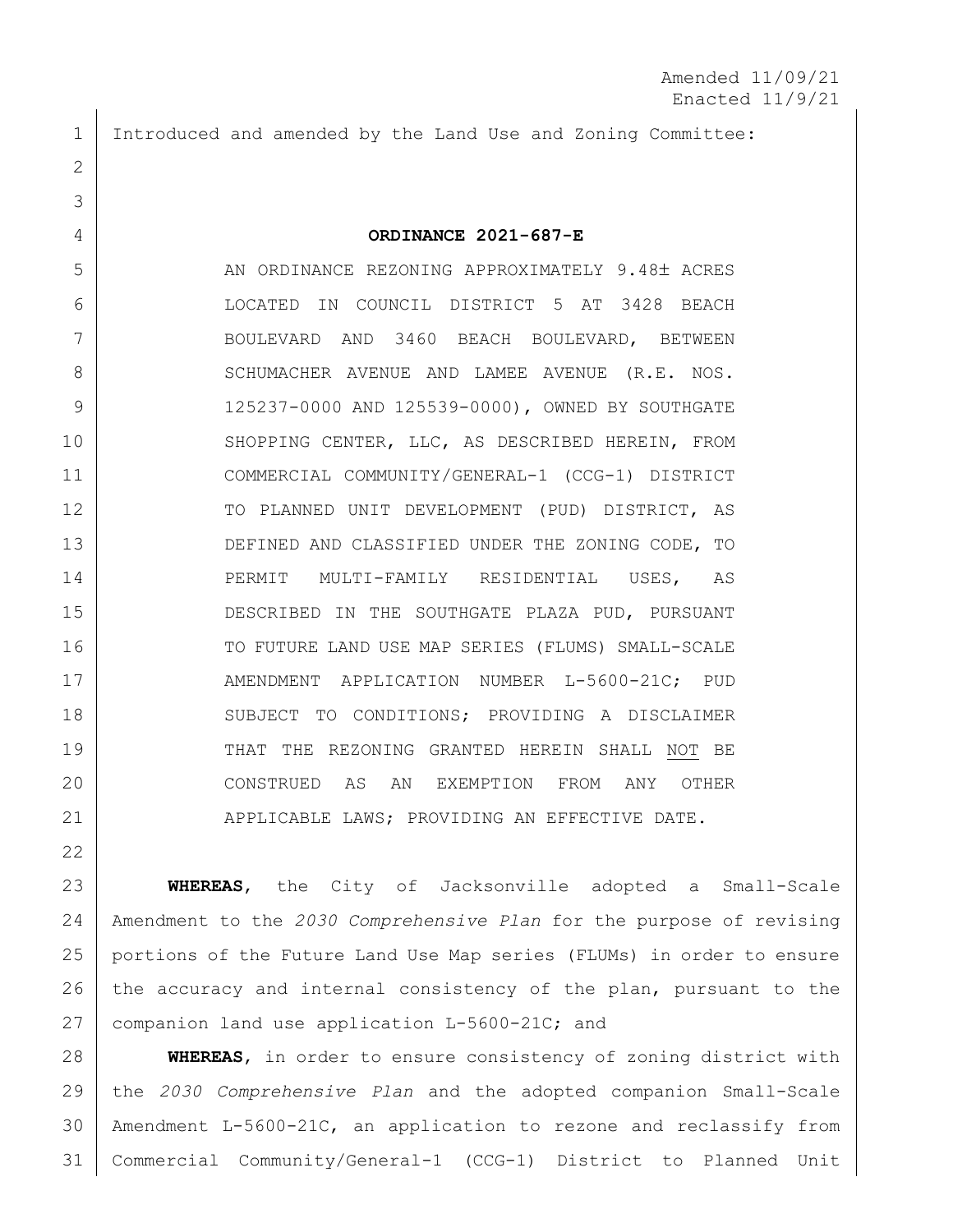Development (PUD) District was filed by William J. Michaelis, on 2 behalf of the owner of approximately 9.48 acres of certain real property in Council District 5, as more particularly described in Section 1; and

 **WHEREAS**, the Planning and Development Department, in order to ensure consistency of this zoning district with the *2030 Comprehensive Plan*, has considered the rezoning and has rendered an advisory 8 opinion; and

 **WHEREAS**, the Planning Commission has considered the application 10 and has rendered an advisory opinion; and

 **WHEREAS**, the Land Use and Zoning (LUZ) Committee, after due notice, held a public hearing and made its recommendation to the 13 Council; and

 **WHEREAS**, the City Council, after due notice, held a public hearing, and taking into consideration the above recommendations as well as all oral and written comments received during the public hearings, the Council finds that such rezoning is consistent with the *2030 Comprehensive Plan* adopted under the comprehensive planning 19 ordinance for future development of the City of Jacksonville; and

 **WHEREAS**, the Council finds that the proposed PUD does not affect adversely the orderly development of the City as embodied in the *Zoning Code*; will not affect adversely the health and safety of 23 residents in the area; will not be detrimental to the natural 24 environment or to the use or development of the adjacent properties 25 in the general neighborhood; and the proposed PUD will accomplish the 26 objectives and meet the standards of Section 656.340 (Planned Unit Development) of the *Zoning Code* of the City of Jacksonville; now, 28 therefore

**BE IT ORDAINED** by the Council of the City of Jacksonville: **Section 1. Subject Property Location and Description.** The 31 | approximately 9.48± acres are located in Council District 5, at 3428

 $- 2 -$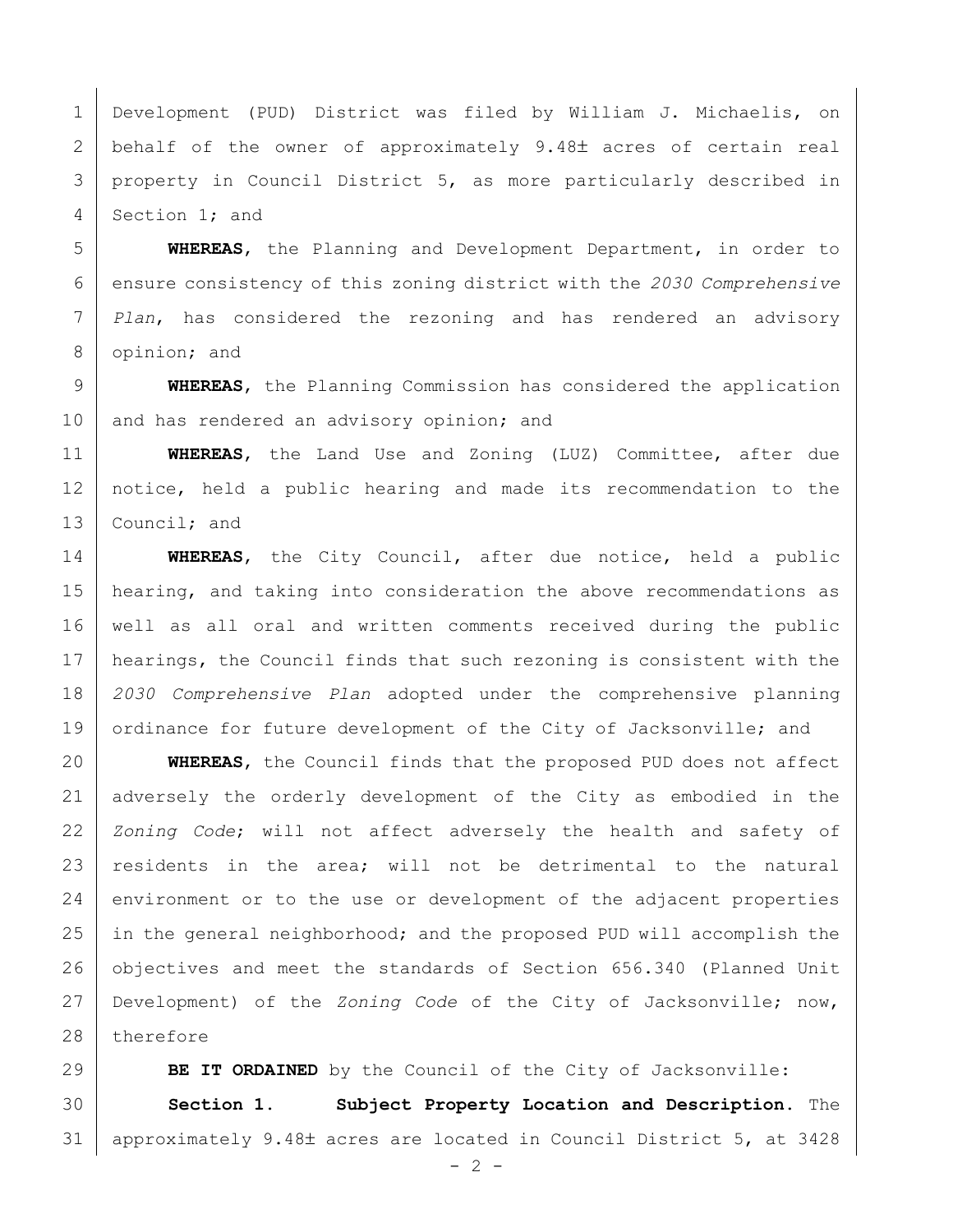Beach Boulevard and 3460 Beach Boulevard, between Schumacher Avenue 2 and Lamee Avenue (R.E. Nos. 125237-0000 and 125539-0000), as more particularly described in **Exhibit 1**, dated July 16, 2021, and graphically depicted in **Exhibit 2**, both of which are **attached hereto** 5 and incorporated herein by this reference (the "Subject Property").

 **Section 2. Owner and Applicant Description.** The Subject 7 Property is owned by Southgate Shopping Center, LLC. The applicant is William J. Michaelis, Esq., 1301 Riverplace Boulevard, Suite 1500, Jacksonville, Florida 32207; (904) 346-5914.

 **Section 3. Property Rezoned.** The Subject Property, pursuant to adopted companion Small-Scale Amendment L-5600-21C, is hereby rezoned and reclassified from Commercial Community/General-1 (CCG-1) District to Planned Unit Development (PUD) District. This new PUD district shall generally permit multi-family residential 15 | uses, and is described, shown and subject to the following documents, **attached hereto**:

**Exhibit 1** – Legal Description dated July 16, 2021.

**Exhibit 2** – Subject Property Map (prepared by P&DD).

 **Revised Exhibit 3** – Revised Written Description dated October 14, 2021.

**Exhibit 4** – Site Plan dated July 16, 2021.

 **Section 4. Rezoning Approved Subject to Conditions.** This rezoning is approved subject to the following conditions. Such 24 | conditions control over the Revised Written Description and the Site 25 Plan and may only be amended through a rezoning.

26 (1) All unused driveways, including the entire frontage of Atherton Street, specifically along the Subject Property frontage, shall be removed and restored with curb and gutter, a five-foot 29 standard sidewalk, and landscaping that complies with the applicable provisions of Chapter 656, *Ordinance Code*. Driveway access from the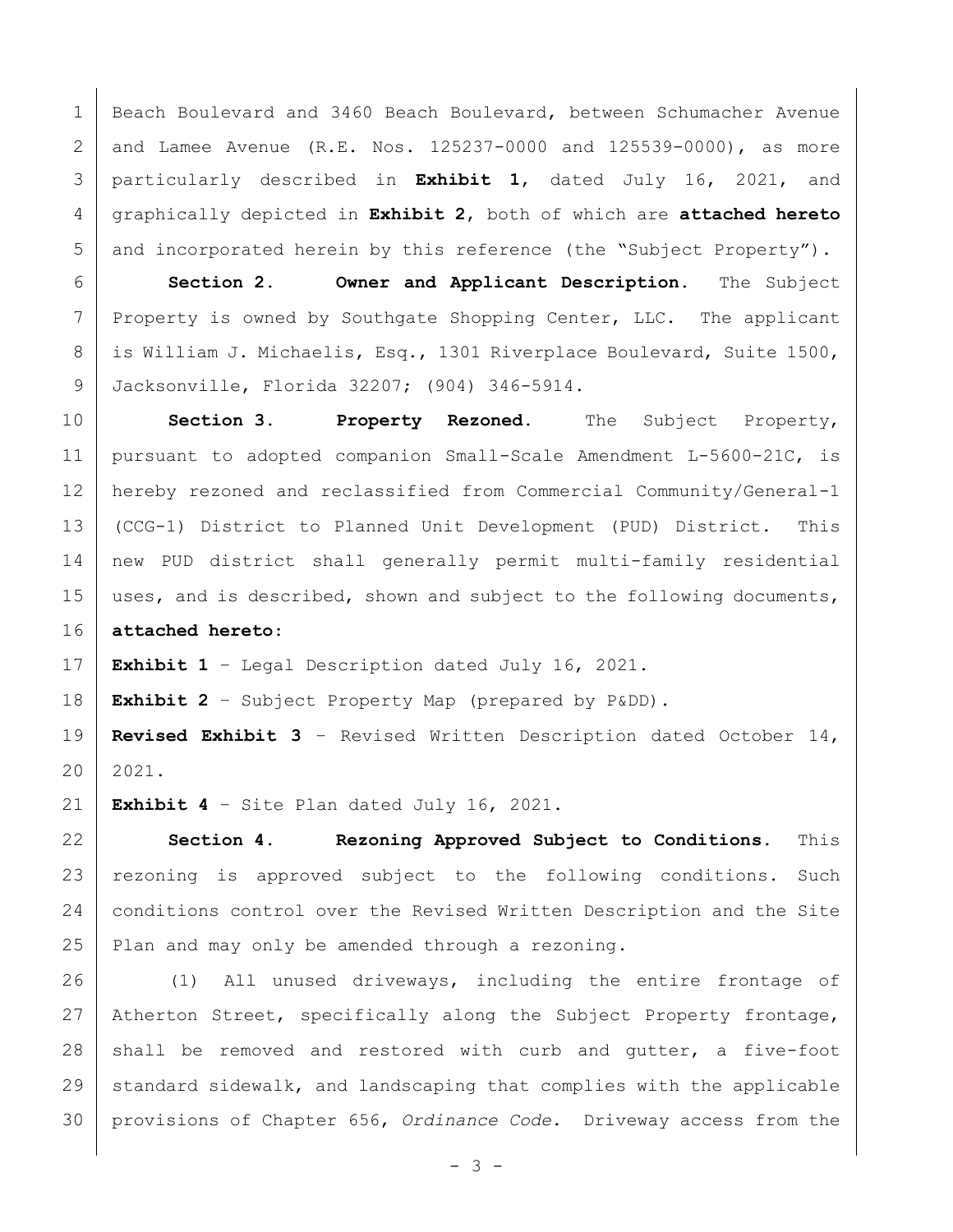1 Subject Property to Atherton Street shall be permitted as generally 2 shown on the Site Plan attached hereto as **Exhibit 4**. Driveway 3 closures, curb and gutter, and sidewalk improvements shall not be 4 | required on the south side of Atherton Street or beyond the Subject 5 Property frontage.

6 (2) A twenty (20) foot building setback shall be required along 7 Schumacher Avenue and Atherton Street.

8 (3) Bicycle parking shall be consistent with the requirements 9 outlined in Chapter 656, Part 6, Subpart B, *Ordinance Code*.

 **Section 5. Contingency.** This rezoning shall not become effective until 31 days after adoption of the companion Small-Scale 12 | Amendment unless challenged by the state land planning agency; and further provided that if the companion Small-Scale Amendment is 14 | challenged by the state land planning agency, this rezoning shall not become effective until the state land planning agency or the Administration Commission issues a final order determining the companion Small-Scale Amendment is in compliance with Chapter 163, *Florida Statutes.*

19 **Section 6. Disclaimer.** The rezoning granted herein 20 shall not be construed as an exemption from any other applicable 21 local, state, or federal laws, regulations, requirements, permits or 22 approvals. All other applicable local, state or federal permits or 23 approvals shall be obtained before commencement of the development 24 or use and issuance of this rezoning is based upon acknowledgement, 25 representation and confirmation made by the applicant(s), owner(s), 26 developer(s) and/or any authorized agent(s) or designee(s) that the 27 | subject business, development and/or use will be operated in strict 28 | compliance with all laws. Issuance of this rezoning does not approve, 29 promote or condone any practice or act that is prohibited or 30 | restricted by any federal, state or local laws.

 $- 4 -$